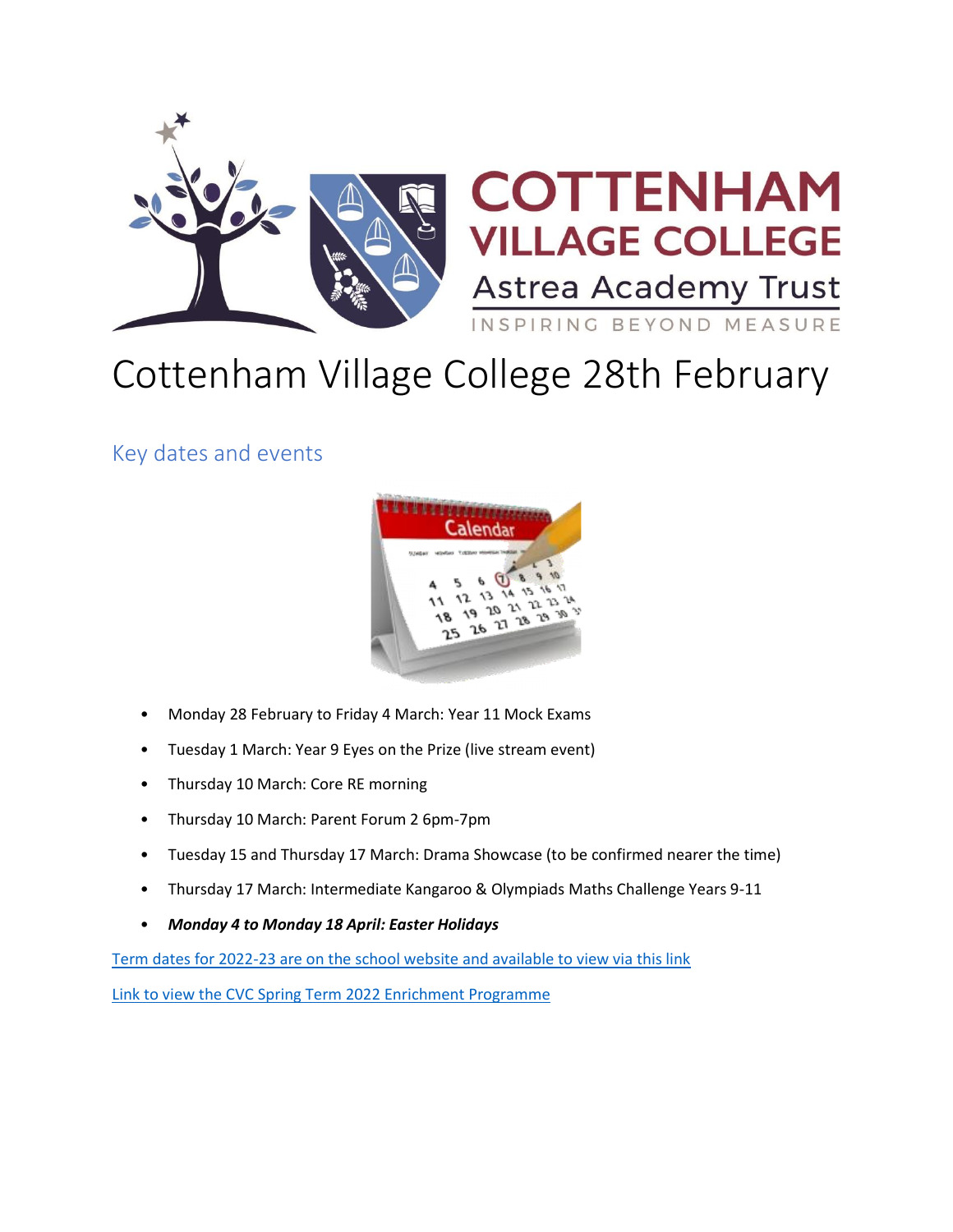# Covid-19 Update & Vaccinations



Covid-19 cases, whilst falling slightly this week, continue to remain high across all year groups. All current recommendations in terms of hand hygiene and mask wearing in communal areas is still valid and appropriate, to help reduce the number of cases in school.

Vaccinations - Any students who were not able to get a first, second or booster covid-19 vaccination at school, the nearest walk in centre can be found using this link Here.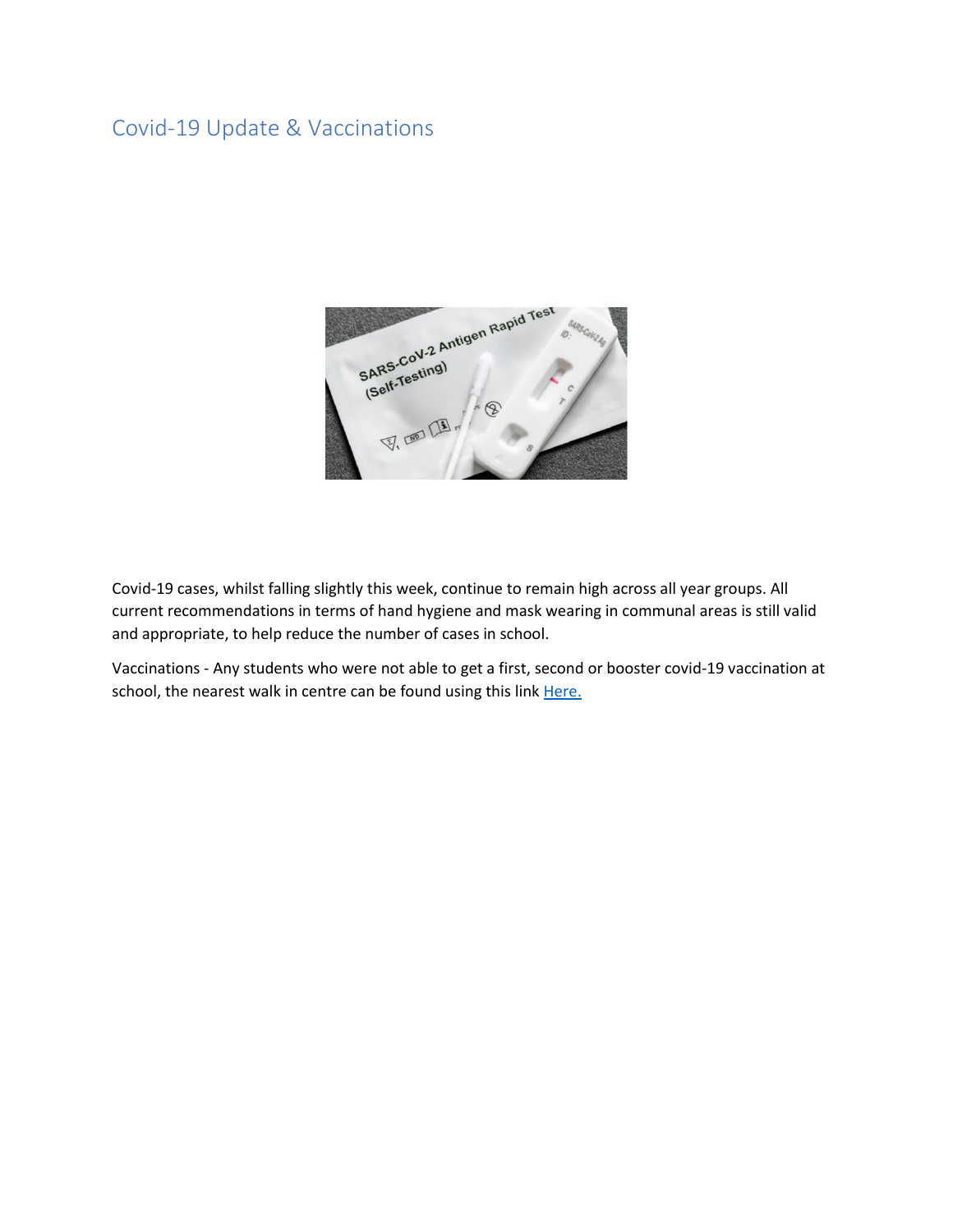My Child At School (MCAS)

# **Chaldschool.com**

You will have received an email this week asking you to sign up to MCAS. We are really sorry for the technical glitches that some people experienced when trying to sign up: this was caused by a central issue at Bromcom which they have now resolved. You should have received a separate communication, but if you had problems logging into MCAS to set up your account, the sign-in details in the original email you received at the start of the week now should work. If you experience any further problems, please do contact us a[t studentservices@astreacottenham.org.](mailto:studentservices@astreacottenham.org) You are also able to download an app that allows you to access this information from a smart device; however, there is no need to download the app unless you wish to.

Once you have signed up, you will be able to view information about your child including their classes, timetable, house points for excellent work and behaviour, any negative behaviour points awarded (with the reason and any sanctions awarded). This information is live each day. In the future, we will be able to use this platform to also share assessment information as well, and the work to enable this will be taking place over the rest of this academic year. We are really delighted that we are going to be able to offer a much more comprehensive overview of your child at school.

You are also able to download an app that allows you to access this information from a smart device; however, there is no need to download the app unless you wish to.

The Astrea app will be phased out and MCAS will replace this. **As a response to this, please now use the email address [attendance@astreacottenham.org](mailto:attendance@astreacottenham.org) to report your child's absence.** Please report your child's absence each day they are absent.

The last couple of years have been a challenging time for our young people; physically, mentally, and emotionally which has impacted on their attendance in school. However, research shows that being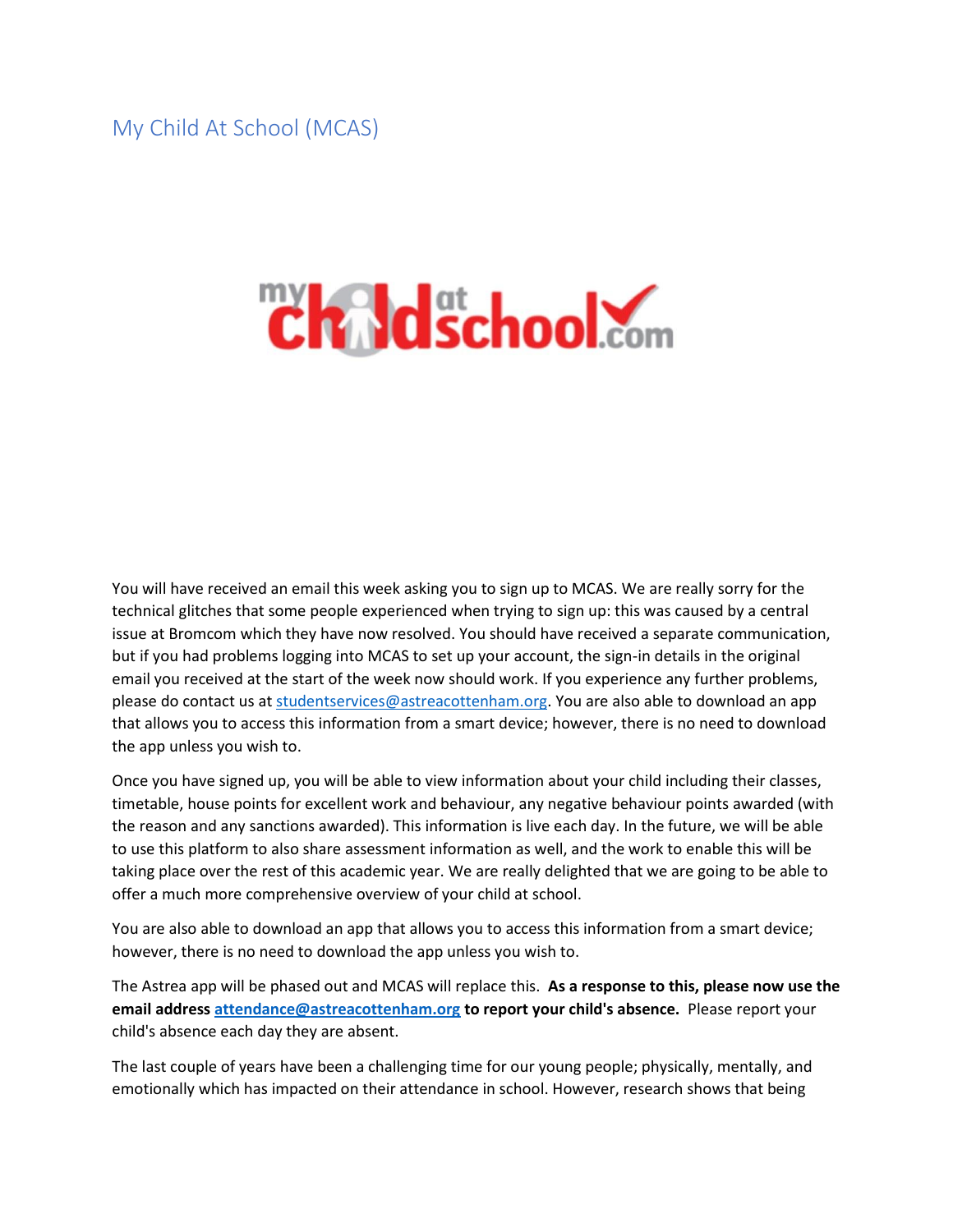present in school is one of the best tools for young people to increase their resilience, improve their wellbeing and build a solid foundation for future academic success.

At Cottenham Village College we believe that through early intervention, some of the barriers to attendance can be removed and as such the attendance page on the school website has been updated to include some useful links to websites that can support students, parents, and families. In addition, our friendly attendance and pastoral teams are available to assist with referrals for counselling, early help support services, food bank vouchers, free school meal applications and much, much more.

**<https://www.astreacottenham.org/parents-2/attendance/>**

# Enrichment Programme - Spring 2022

| <b>Sports and Physical Health</b><br>Well Being and Mental Health<br><b>Expanding Horizons</b> |                             |                                                                                                         | aimed at developing resilience, self-esteem, collaboration and fitness                                                                     |                                                                                                                                                                                                                              |  |  |
|------------------------------------------------------------------------------------------------|-----------------------------|---------------------------------------------------------------------------------------------------------|--------------------------------------------------------------------------------------------------------------------------------------------|------------------------------------------------------------------------------------------------------------------------------------------------------------------------------------------------------------------------------|--|--|
|                                                                                                |                             | aimed at developing mental wellness, resilience, self-esteem, collaboration, communication and calmness |                                                                                                                                            |                                                                                                                                                                                                                              |  |  |
|                                                                                                |                             |                                                                                                         | opportunities to develop a range of skills: teamwork, communication skills, problem solving, work ethic, flexibility, interpersonal skills |                                                                                                                                                                                                                              |  |  |
| Creativity and The Arts<br>Additional Study                                                    |                             |                                                                                                         |                                                                                                                                            | aimed at developing confidence, communication, creativity, self-esteem and critical thinking<br>aimed at supporting student with embedding and expanding their current skills and understanding in a range of subject areas- |  |  |
|                                                                                                |                             |                                                                                                         |                                                                                                                                            |                                                                                                                                                                                                                              |  |  |
|                                                                                                |                             |                                                                                                         | <b>SPRING Enrichment Programme 2022</b>                                                                                                    |                                                                                                                                                                                                                              |  |  |
|                                                                                                | Before School 8am to 8.40am |                                                                                                         | Lunchtime                                                                                                                                  | After School 3.10pm to 4pm                                                                                                                                                                                                   |  |  |
| Monday                                                                                         | Year 8 Music                |                                                                                                         | Year 10/11 Drama students -can use the space to<br>rehearse during the week.                                                               | Drama-Year 11-Revision and Coursework.                                                                                                                                                                                       |  |  |
|                                                                                                | kick Y9 invited group AC JA |                                                                                                         |                                                                                                                                            | Y7/8-Bebras, 8th Nov, 6021, AT                                                                                                                                                                                               |  |  |
|                                                                                                |                             |                                                                                                         | Year 9, 10 & 11 Girls Basketball training (NB)                                                                                             |                                                                                                                                                                                                                              |  |  |
|                                                                                                |                             |                                                                                                         | Year 7 - Use of astro for football                                                                                                         | Y7-Oxford University Computing Challenge, 7th Feb, 6021, AT                                                                                                                                                                  |  |  |
|                                                                                                |                             |                                                                                                         | All years - Signing club                                                                                                                   | Year 7 & 8 Badminton (AD)                                                                                                                                                                                                    |  |  |
|                                                                                                |                             |                                                                                                         |                                                                                                                                            | All years Netball (SM & NB)                                                                                                                                                                                                  |  |  |
|                                                                                                |                             |                                                                                                         |                                                                                                                                            | Girls Rugby (ADu & Shelford Rugby Club coach)                                                                                                                                                                                |  |  |
|                                                                                                |                             |                                                                                                         |                                                                                                                                            | Disability Football (Cambridge United Coach)                                                                                                                                                                                 |  |  |
|                                                                                                |                             |                                                                                                         |                                                                                                                                            | Year 11 Spanish, L3, ABI                                                                                                                                                                                                     |  |  |
|                                                                                                |                             |                                                                                                         |                                                                                                                                            | Vear 11 Art                                                                                                                                                                                                                  |  |  |
|                                                                                                |                             |                                                                                                         |                                                                                                                                            |                                                                                                                                                                                                                              |  |  |
|                                                                                                |                             |                                                                                                         |                                                                                                                                            | tomework.club (all years) - SLC st                                                                                                                                                                                           |  |  |
|                                                                                                |                             |                                                                                                         |                                                                                                                                            | <b>Pear 7(KLM) Corrective Maths</b>                                                                                                                                                                                          |  |  |
|                                                                                                |                             |                                                                                                         |                                                                                                                                            | Yr 11 Chemistry-S4/S7-SD/DME                                                                                                                                                                                                 |  |  |
|                                                                                                |                             |                                                                                                         |                                                                                                                                            | r 11 Physics S6-NKM                                                                                                                                                                                                          |  |  |
|                                                                                                |                             |                                                                                                         |                                                                                                                                            | /r 11 Biology S3-FMC                                                                                                                                                                                                         |  |  |
| Tuesday                                                                                        |                             |                                                                                                         | Year 8 - Dodgeball (MP)                                                                                                                    | <b>SCSE/BTEC PE practical practice (Adu &amp; NB)</b>                                                                                                                                                                        |  |  |
|                                                                                                | kick Y9 invited group AC JA |                                                                                                         | Year 11 - Use of astro for football                                                                                                        | Year 11 Maths, M5, Foundation/ Higher crossover students (M5)                                                                                                                                                                |  |  |
|                                                                                                |                             |                                                                                                         | Spanish Yr11 support - TE                                                                                                                  | ear 11 Maths online tutoring                                                                                                                                                                                                 |  |  |
|                                                                                                |                             |                                                                                                         |                                                                                                                                            | ear 7 (RST) Corrective Maths                                                                                                                                                                                                 |  |  |
|                                                                                                |                             |                                                                                                         | Year 9 - music rehearsals                                                                                                                  | Year 11 Maths, M2, Higher Tier (CG)                                                                                                                                                                                          |  |  |
|                                                                                                |                             |                                                                                                         |                                                                                                                                            | Vear 11 Maths, M4, Foundation Tier (MJ)                                                                                                                                                                                      |  |  |
| Wednesday                                                                                      |                             |                                                                                                         | Library book group, including Carnegie and Kate                                                                                            |                                                                                                                                                                                                                              |  |  |
|                                                                                                |                             |                                                                                                         | Greenaway award shadowing (Library) SGF                                                                                                    |                                                                                                                                                                                                                              |  |  |
|                                                                                                |                             |                                                                                                         | Year 9 - Basketball (MP) Fitness (SM)                                                                                                      | lomework club (all years) - SLC staff                                                                                                                                                                                        |  |  |
|                                                                                                | kick Y9 invited group AC JA |                                                                                                         | Year 10 - Use of astro for football                                                                                                        | KS3 Girls Football Club (MF, SM)                                                                                                                                                                                             |  |  |
|                                                                                                |                             |                                                                                                         | Mindfulness - JP and LH                                                                                                                    |                                                                                                                                                                                                                              |  |  |
|                                                                                                |                             |                                                                                                         |                                                                                                                                            | Choir all years Music room LBA, ALW                                                                                                                                                                                          |  |  |
|                                                                                                |                             |                                                                                                         | Siology Help-all years                                                                                                                     | ear 8 (RST) Corrective mat                                                                                                                                                                                                   |  |  |
|                                                                                                |                             |                                                                                                         |                                                                                                                                            | Lower school Dance club (MXC) This has changed to a Tuesday until                                                                                                                                                            |  |  |
| Thursday                                                                                       |                             |                                                                                                         | Year 7 - Basketball (MXC, ADu)                                                                                                             | MXC is better)                                                                                                                                                                                                               |  |  |
|                                                                                                | kick Y9 invited group ACJA  |                                                                                                         | Year 8 - Use of astro for football                                                                                                         | Year 9 & 10 Badminton club (SM)                                                                                                                                                                                              |  |  |
|                                                                                                |                             |                                                                                                         |                                                                                                                                            |                                                                                                                                                                                                                              |  |  |
|                                                                                                |                             |                                                                                                         |                                                                                                                                            | Year 9 Academic English (BHA)                                                                                                                                                                                                |  |  |
|                                                                                                |                             |                                                                                                         | Gay Straight Alliance (BL)                                                                                                                 | Year 10 Academic English (AF)                                                                                                                                                                                                |  |  |
|                                                                                                |                             |                                                                                                         | panish Yr 11 support - TE                                                                                                                  | Year 11 Academic English (AS)                                                                                                                                                                                                |  |  |
|                                                                                                |                             |                                                                                                         | Bingo - LH                                                                                                                                 | Philosophy Club - ELR                                                                                                                                                                                                        |  |  |
|                                                                                                |                             |                                                                                                         |                                                                                                                                            | Year 11 GCSE PE Revision session (ADU)                                                                                                                                                                                       |  |  |
|                                                                                                |                             |                                                                                                         |                                                                                                                                            | Homework club (all years) - SLC staff                                                                                                                                                                                        |  |  |
|                                                                                                |                             |                                                                                                         |                                                                                                                                            | Yr 11 Geography revision (CG/JCC/JA)                                                                                                                                                                                         |  |  |
|                                                                                                |                             |                                                                                                         |                                                                                                                                            | <b>GCSE Music composition coursework</b>                                                                                                                                                                                     |  |  |
|                                                                                                |                             |                                                                                                         |                                                                                                                                            | Yr 11 Computer Science 6020(NM)                                                                                                                                                                                              |  |  |
| Friday                                                                                         |                             |                                                                                                         | U16 - Basketball training (ADu)                                                                                                            | Homework club (all years) - SLC staff                                                                                                                                                                                        |  |  |
|                                                                                                | kick Y9 invited group ACJA  |                                                                                                         | Year 9 - Use of astro for football                                                                                                         |                                                                                                                                                                                                                              |  |  |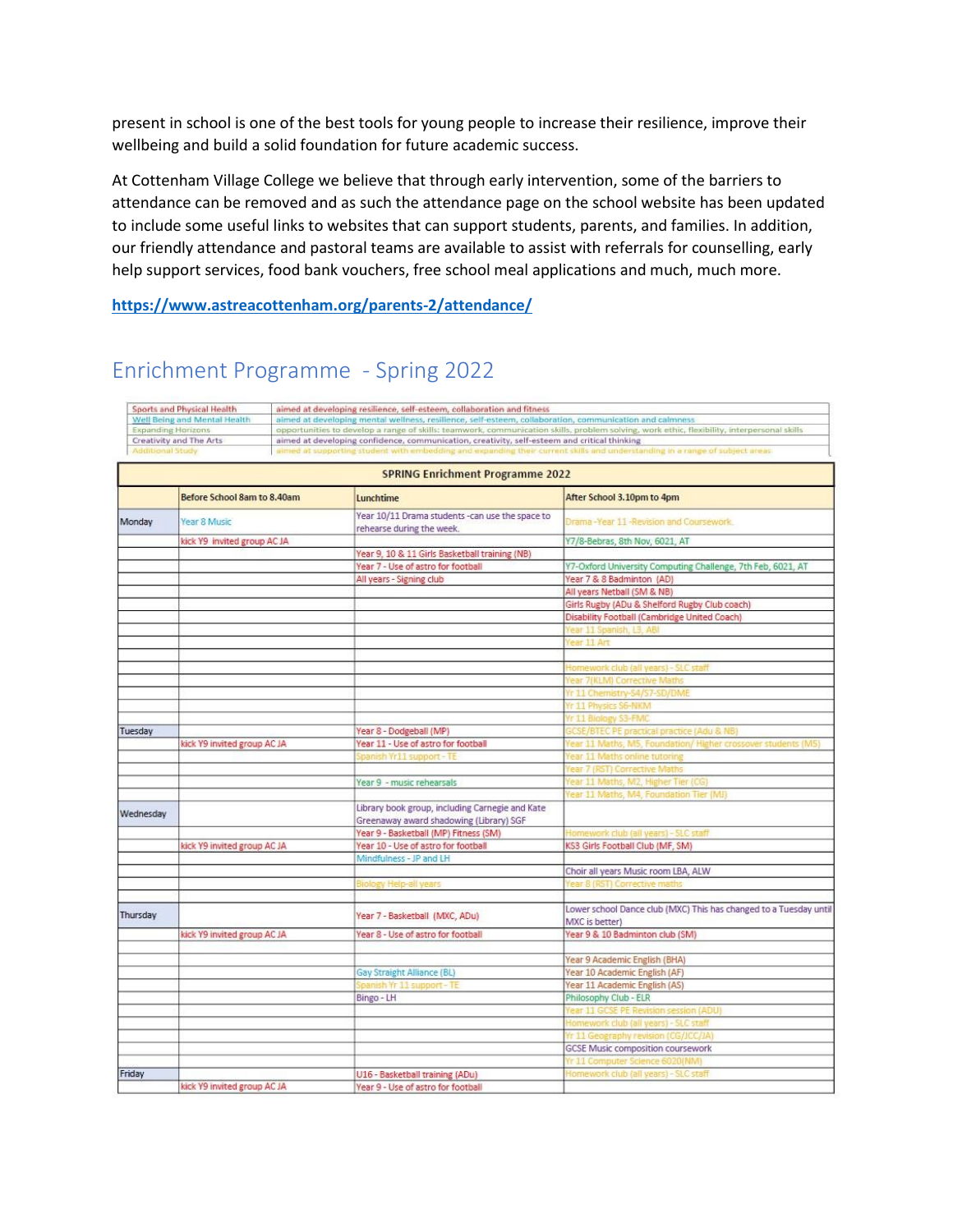# Parent Forum - 10th March



We will be running our second parent forum of the academic year on Thursday 10th March from 6pm to 7pm. In this second meeting we will feedback on the points raised from the first parent forum, have a presentation from Clive Crisford (SLT) on the new behaviour systems at CVC, and have a brief introduction with Zoe Andrews (Principal). If you would like to attend the Parent Forum please email [Nadine.Malcolm@astreacottenham.org](mailto:Nadine.Malcolm@astreacottenham.org)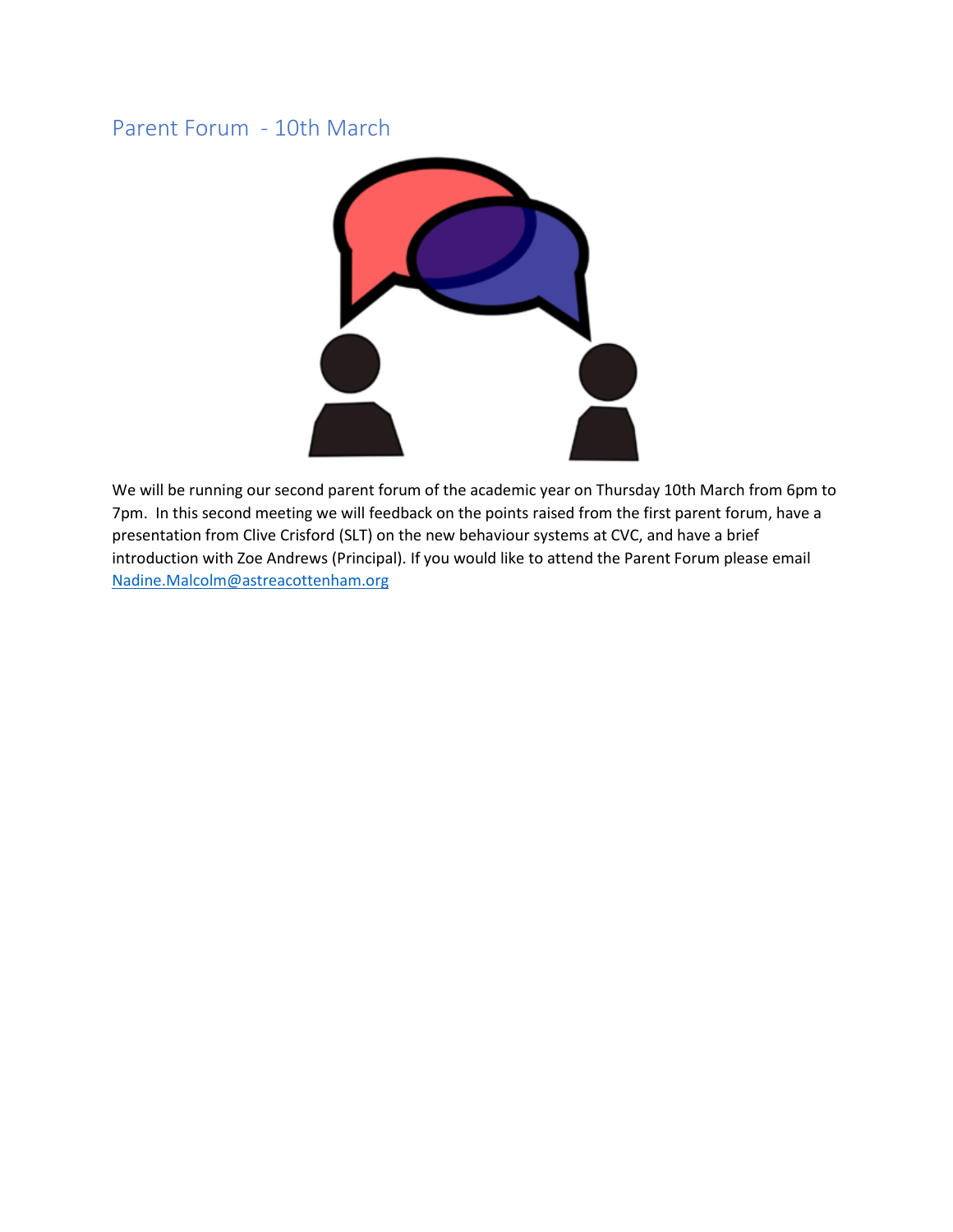# Spotlight on: Dance



*1 - It was great that Ms Carmassi our specialist Dance teacher returned this week who is still recovering from her operation on her broken ankle. We are incredibly fortunate to have two professional dancers to help teach the students the work needed for their street unit of work.*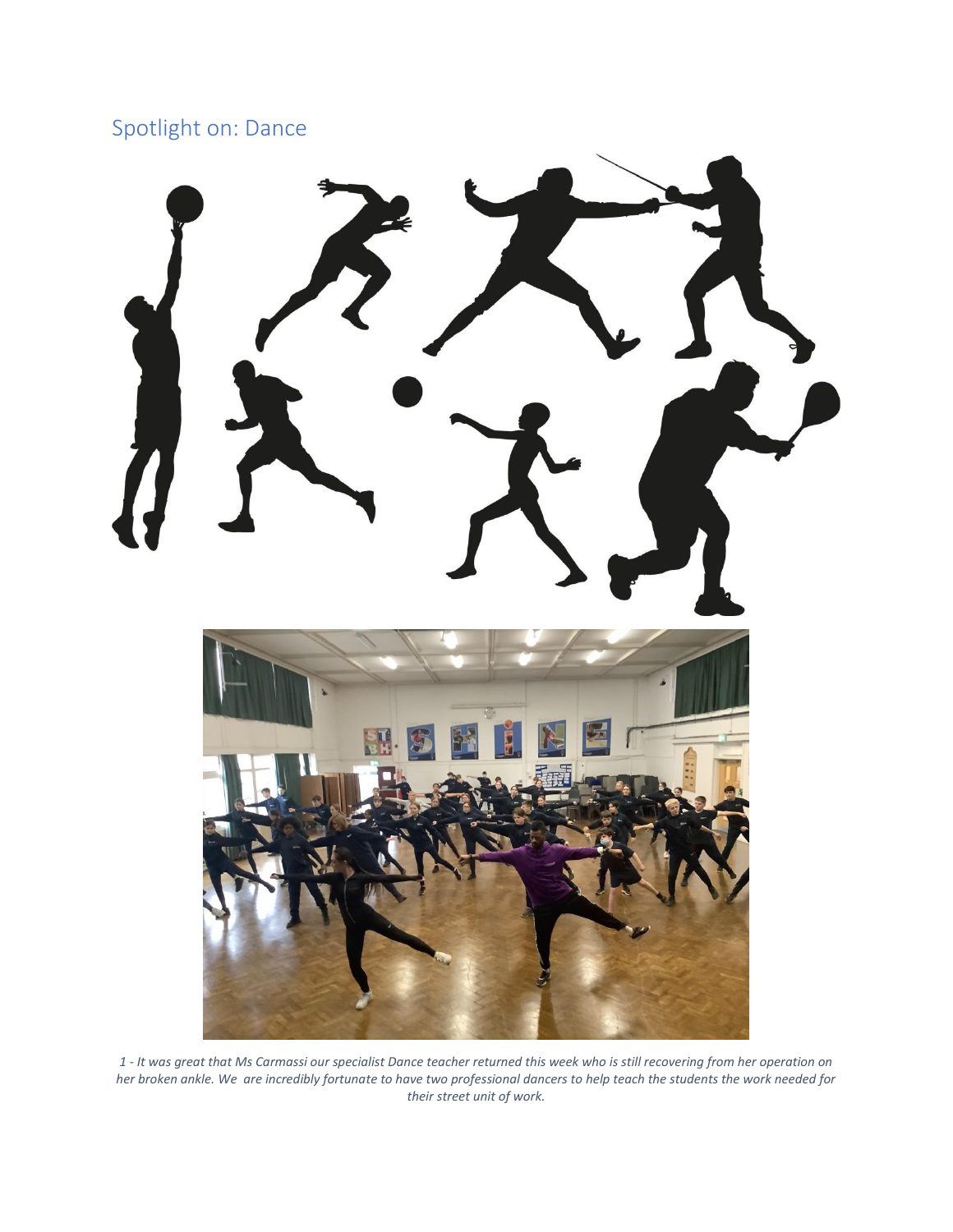# **Year 7**

#### **Attendance**

The attendance for the week beginning **7 February**: 81.1%

Leading tutor group: 7L - 94.48%

#### **SHINE**

Total SHINE points last week: 292

House with the most points: Turing

Form group with most points: 7RS - 82

#### **Year 7 mid-year assessments**

As part of our regular assessment of students to monitor progress and identify where students need support and guidance, Year 7 students will take some mid-year assessments in all of their subjects. The assessment window is open from 21 March for several weeks. These are low-stakes assessments: we want to monitor how students are getting on, but we do not want students to feel under pressure or experience great anxiety about these. For this reason, assessments will run during lessons and often take the form of an online 'quiz'. They are assessments carefully designed by each subject to test what students have learned from what they have studied this year, but use things like Microsoft Forms and multiple-choice quizzes so that they are not assessments that feel overwhelming or stress-inducing. Assessments are typically between 30 and 45 minutes and, of course, any students with Access Arrangements will be given these. The results from these tests will be shared with students and families in April in a document that will summarise their attainment in each of their subjects.

Teachers will begin to mention these assessments in lessons over the next couple of weeks and will advise what sorts of topic students might be asked about and how they might want to prepare.

## **Year 8**

**Attendance** The attendance for the week beginning **7 February: 92.0%** Leading tutor group: 8T - 96.21% **SHINE** Total SHINE points last week: 564 House with the most points: Sanger Form group points: 8L - 106

**Year 8 mid-year assessments**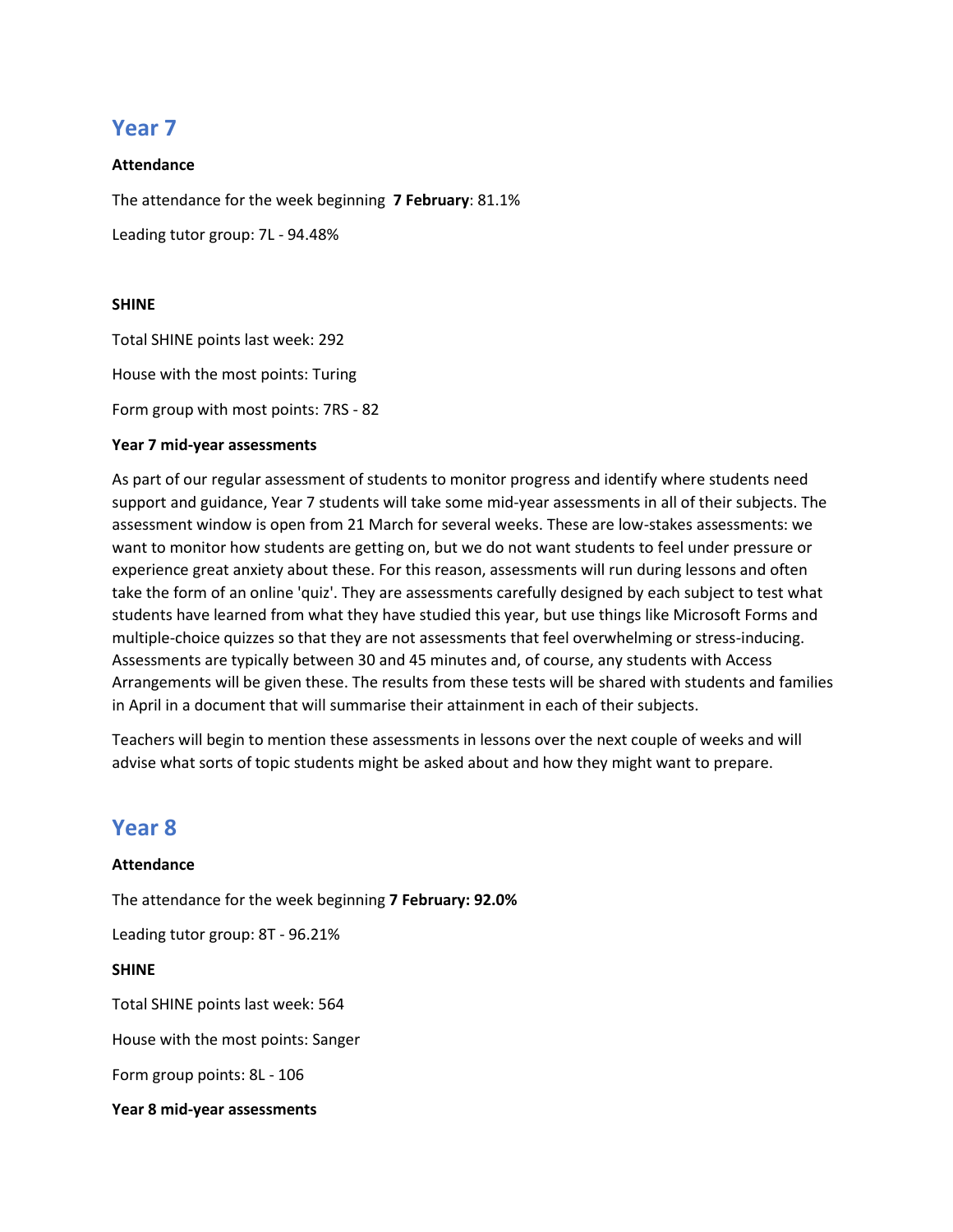As part of our regular assessment of students to monitor progress and identify where students need support and guidance, Year 8 students will take some mid-year assessments in all of their subjects. The assessment window is open from 21 March for several weeks. These are low-stakes assessments: we want to monitor how students are getting on, but we do not want students to feel under pressure or experience great anxiety about these. For this reason, assessments will run during lessons and often take the form of an online 'quiz'. They are assessments carefully designed by each subject to test what students have learned from what they have studied this year, but use things like Microsoft Forms and multiple-choice quizzes so that they are not assessments that feel overwhelming or stress-inducing. Assessments are typically between 30 and 45 minutes and, of course, any students with Access Arrangements will be given these. The results from these tests will be shared with students and families in April in a document that will summarise their attainment in each of their subjects.

Teachers will begin to mention these assessments in lessons over the next couple of weeks and will advise what sorts of topic students might be asked about and how they might want to prepare.

# **Year 9**

#### **Options and Parents' Evenings**

A reminder that there are a series of videos for different subjects on the Year 9 page of the school website. On the Year 9 page there will be a series of resources for students and families to access from the start of next half-term. [Please use this link to go to the video.](https://www.youtube.com/playlist?list=PLWRpec3O09S4pKFritB6JJYTBAHpIlvIB) An overview video presentation of the options process and key things to consider when making choices can also be found at this link. The options booklet is also available on the Year 9 page of our website along with other resources to support the decision that students will be making in the coming weeks.

An overview of key dates this half-term:

- 21 February 25 February: RST Parents' Evening; Y9 options assemblies begin this week; launch of the options process.
- 28 February 11 March: two weeks where subject assemblies will continue; students can continue to access the subject videos and options booklet (on the Year 9 website page); students have the opportunity to speak with form tutors and subject teachers if they have questions or want to find out more.
- 1 March Year 9 Eyes on the Prize event (live-streamed)
- 4 March: electronic Options form to be shared with students ready for completion.
- 14 March: this is the deadline for the options form to be completed and returned. The options form will be shared electronically next half-term. There will be clear guidance on how the form should be completed when it is shared.
- 28 March 1 April: guidance interviews will take place with staff, students and parents (if they wish to attend) to review the options selected and to ensure that the choices selected are ones that are right and will enable students to achieve and offer a strong foundation for their post-16 studies.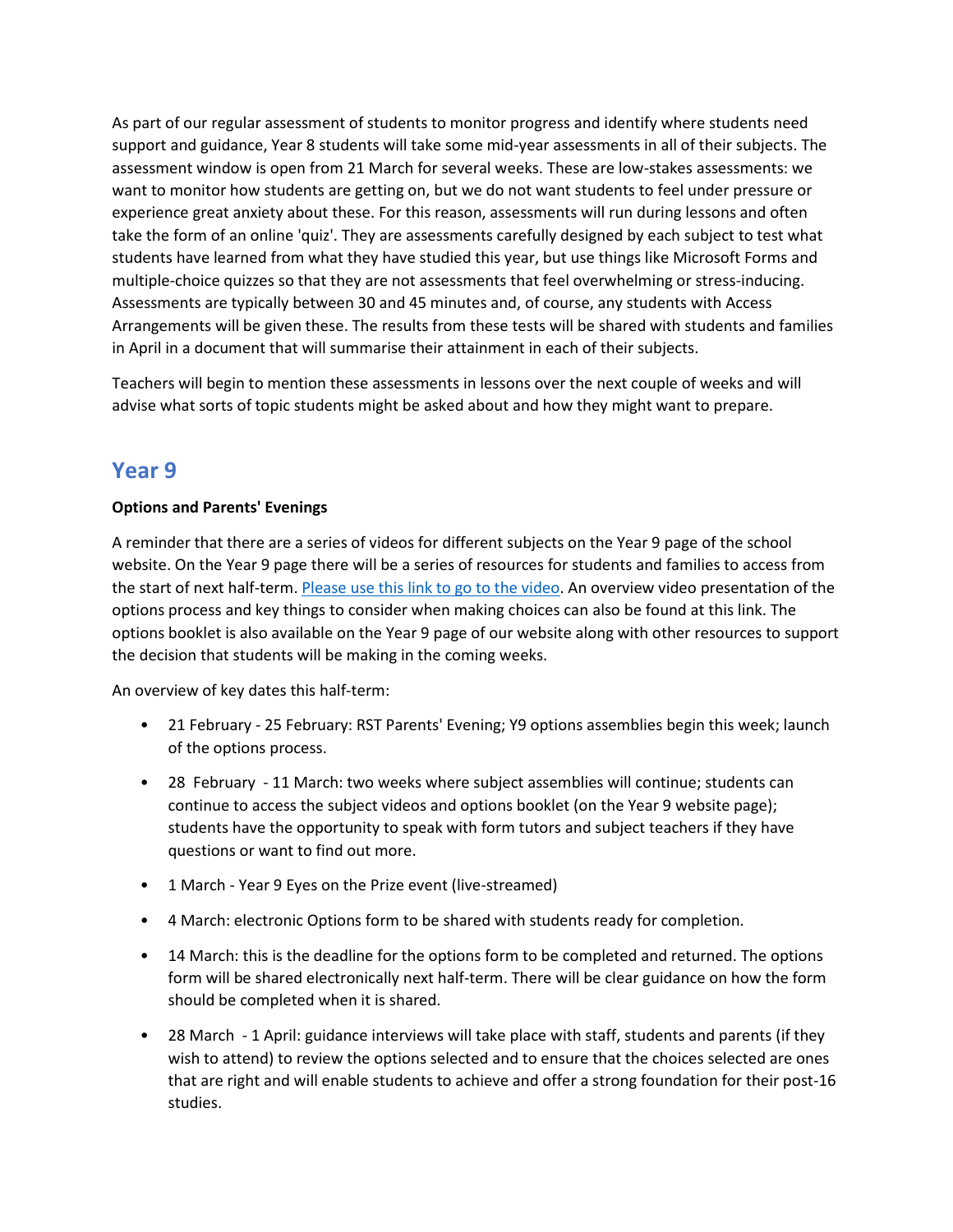#### **Year 9 Mid-Year Assessment results**

As part of our regular assessment of students to monitor progress and identify where students need support and guidance, Year 9 students sat a series of assessments over last half-term which tested a range of topics and knowledge in each subject. We are sharing a summary of results for your child so you have an overview of their performance at this mid-point in the year. These results will be their individual percentage result and the median percentage for the cohort so that you can see how your child has done in relation to the year group. As well as an overview of your child's attainment, these results might be another useful resource for discussions surrounding their options choices.

#### **Attendance**

The attendance for the week beginning **7 February: 89.8%**

Leading tutor group: 9M - 92.89%

#### **SHINE**

Total SHINE points last week: 437

House with the most points: Hargreaves and Turing

Form group points: 9K - 95

# Year 10



#### **Attendance**

The attendance for the week beginning **7 February: 89.5%**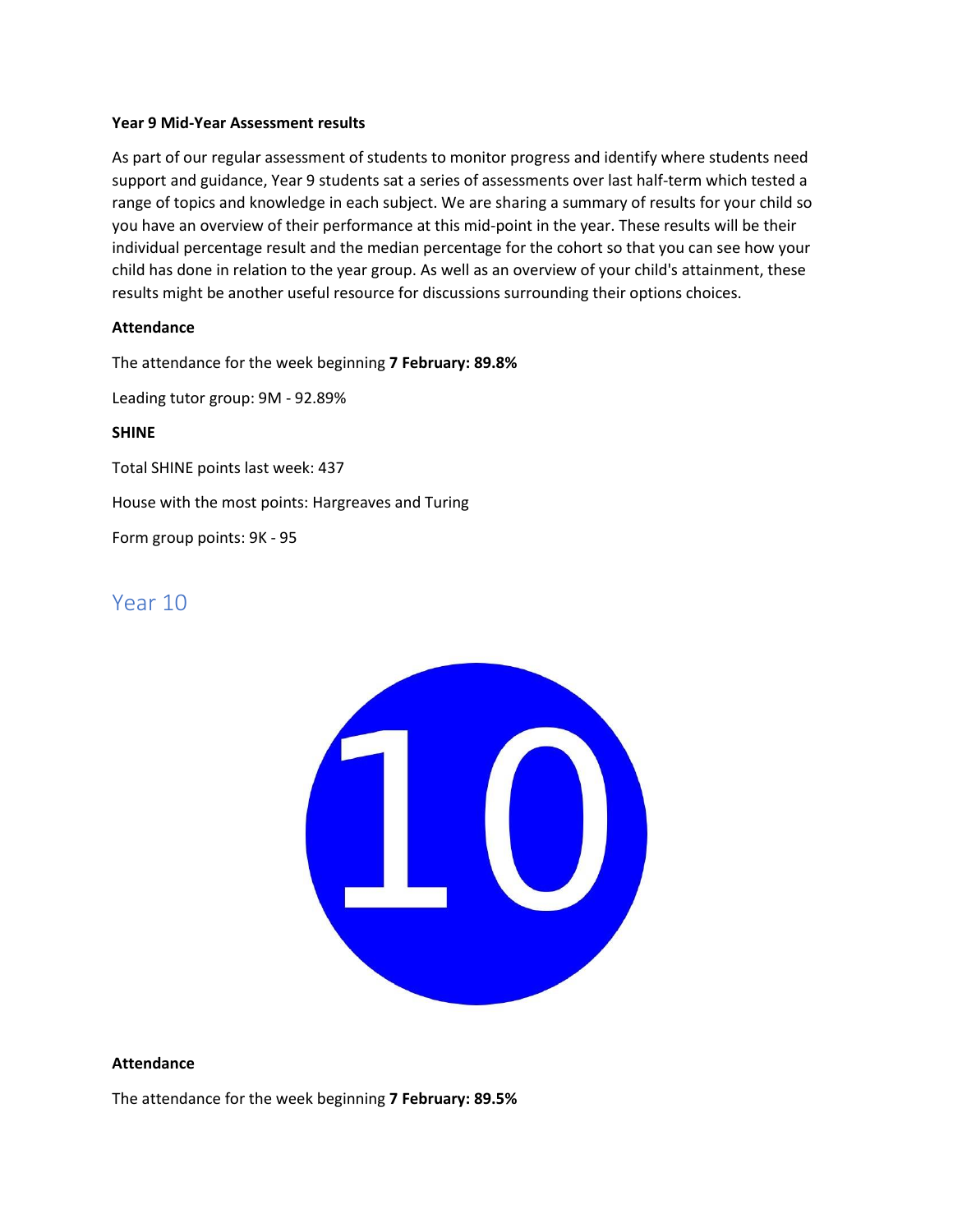Leading tutor group: 10T - 94.05%

#### **SHINE**

Total SHINE points last week: 274

House with the most points: Sanger

Form group points: 10K - 57

#### **Year 10 Core RE Morning - Thursday 10 March**

On Thursday 10 March, Year 10 will have their next Core RE morning of the academic year.

We have a statutory duty to deliver Religious Education at KS4. Since RE is now an optional subject at KS4 the RE department have introduced some Core RE Conferences to make sure that we meet this requirement and ensure that our statutory RE provision is rigorous and engaging. These conferencestyle mornings across KS4 will provide a good opportunity for debating current philosophical and ethical issues.

The second Core RE morning will be on Thursday 10 March. The sessions have been planned by the Religion, Philosophy and Ethics department and the focus of the session will be looking at whether Buddhism is a philosophy or a religion. We think this is a great opportunity for students to explore an interesting question that is currently not being covered in other parts of our curriculum. This morning is going to offer Year 10 students the opportunity to critically consider the nature of religion and human understanding.

## Year 11

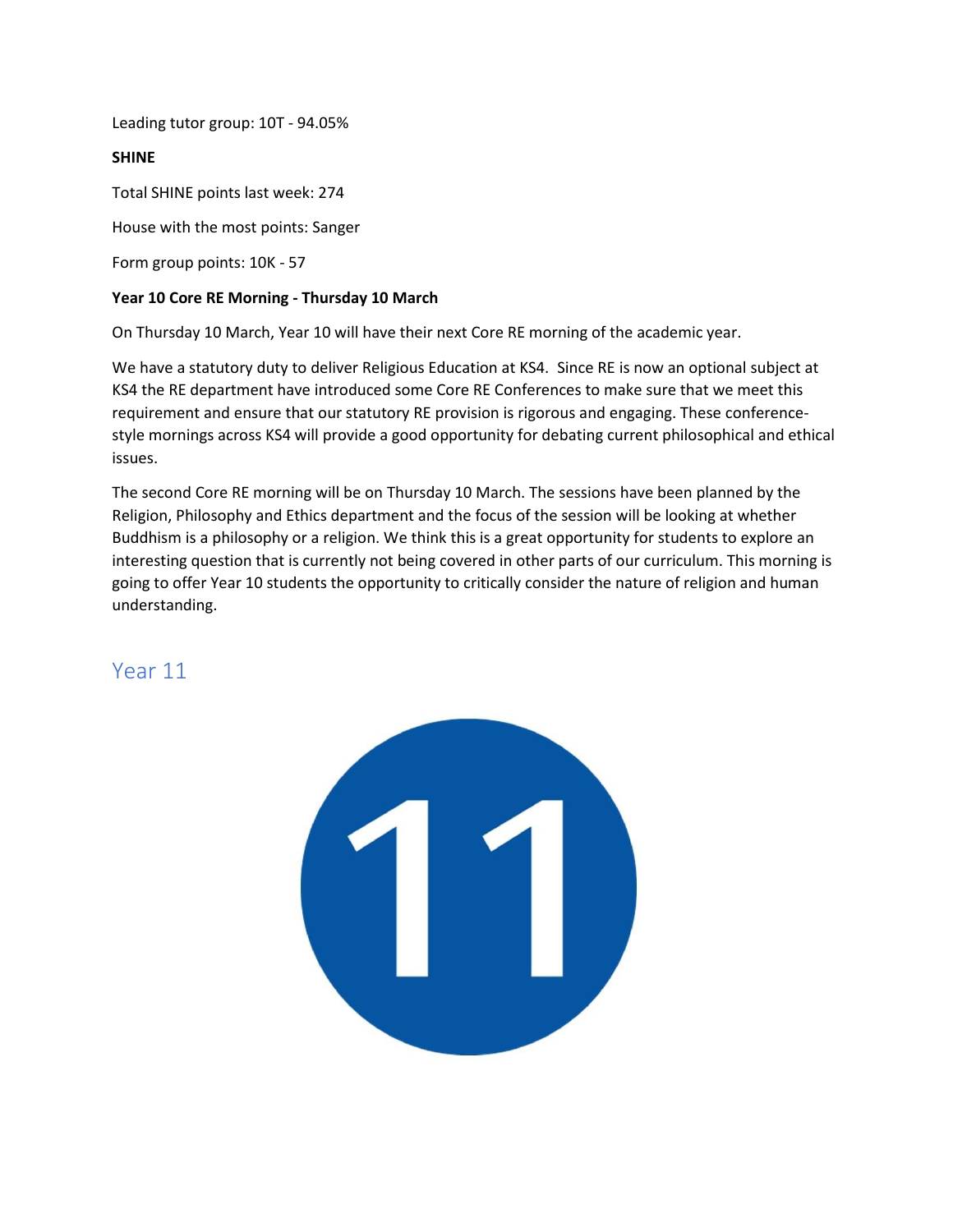#### **Cottenham Village College**

#### **Attendance**

The attendance for the week beginning **7 February: 89.7%**

Leading tutor group: 11K - 96.79%

#### **SHINE**

Total SHINE points last week: 161

House with the most points: Bronte

Form group points: 11K - 36

#### **Advanced information for GCSE exams 2022**

A reminder that JCQ have now published the information about the arrangements for examinations in the summer of 2022, with different implications subject by subject. Please do use these links and documents to read further information: there are a number of misconceptions and untrue statements that are being circulated via social media platforms. Using the official information and guidance is very important because not all information from other sources is necessarily accurate. Each exam board has also published subject specific information on their individual websites.

Links:

- Visit the Joint Council for Qualifications (JCQ) website, fo[r Summer 2022 Arrangements: Advance](https://linkprotect.cudasvc.com/url?a=https%3a%2f%2flnks.gd%2fl%2feyJhbGciOiJIUzI1NiJ9.eyJidWxsZXRpbl9saW5rX2lkIjoxMDIsInVyaSI6ImJwMjpjbGljayIsImJ1bGxldGluX2lkIjoiMjAyMjAyMDcuNTMwMDM0NzEiLCJ1cmwiOiJodHRwczovL3d3dy5qY3Eub3JnLnVrL3N1bW1lci0yMDIyLWFycmFuZ2VtZW50cy9hZHZhbmNlLWluZm9ybWF0aW9uLz91dG1fbWVkaXVtPWVtYWlsJnV0bV9zb3VyY2U9Z292ZGVsaXZlcnkifQ.at4ipA1n8GGuX0NSePdpRu1-nXTMBKTMymFRVRa3ugY%2fs%2f741221553%2fbr%2f126234547426-l&c=E,1,2uR_dDQEur4FTfDNIk4n5hkFl016IGgEUzGW1a_vc-cBz1YjBzP0QUcDzqIRqsgQ_ahQ6HxN7zhlz887jzSeC8pic7BxqIEd74XLTgGTZJ8,&typo=1)  [Information.](https://linkprotect.cudasvc.com/url?a=https%3a%2f%2flnks.gd%2fl%2feyJhbGciOiJIUzI1NiJ9.eyJidWxsZXRpbl9saW5rX2lkIjoxMDIsInVyaSI6ImJwMjpjbGljayIsImJ1bGxldGluX2lkIjoiMjAyMjAyMDcuNTMwMDM0NzEiLCJ1cmwiOiJodHRwczovL3d3dy5qY3Eub3JnLnVrL3N1bW1lci0yMDIyLWFycmFuZ2VtZW50cy9hZHZhbmNlLWluZm9ybWF0aW9uLz91dG1fbWVkaXVtPWVtYWlsJnV0bV9zb3VyY2U9Z292ZGVsaXZlcnkifQ.at4ipA1n8GGuX0NSePdpRu1-nXTMBKTMymFRVRa3ugY%2fs%2f741221553%2fbr%2f126234547426-l&c=E,1,2uR_dDQEur4FTfDNIk4n5hkFl016IGgEUzGW1a_vc-cBz1YjBzP0QUcDzqIRqsgQ_ahQ6HxN7zhlz887jzSeC8pic7BxqIEd74XLTgGTZJ8,&typo=1)
- JCQ have also developed an [Advance Information Student Guide.](https://linkprotect.cudasvc.com/url?a=https%3a%2f%2flnks.gd%2fl%2feyJhbGciOiJIUzI1NiJ9.eyJidWxsZXRpbl9saW5rX2lkIjoxMDMsInVyaSI6ImJwMjpjbGljayIsImJ1bGxldGluX2lkIjoiMjAyMjAyMDcuNTMwMDM0NzEiLCJ1cmwiOiJodHRwczovL3d3dy5qY3Eub3JnLnVrL3dwLWNvbnRlbnQvdXBsb2Fkcy8yMDIyLzAyL0pDUV9BZHZhbmNlLUluZm9ybWF0aW9uLVN0dWRlbnQtR3VpZGUucGRmP3V0bV9tZWRpdW09ZW1haWwmdXRtX3NvdXJjZT1nb3ZkZWxpdmVyeSJ9.75J_xX65UxY-IZ-Eco_ojZg3AWAwR1SUIijGydzYDsM%2fs%2f741221553%2fbr%2f126234547426-l&c=E,1,y1dwXC4Y7C9-sUIxNKpqcj-3rBQMnT8lLThXQhfkb8PWhYIjzjNsYs-RgaESNhU6qjo2K-KD2UTHiL4N02m3DiQYWJmt1BAmgzlSuQjgzEeowODqN1Rz&typo=1) [Download an accessible](https://linkprotect.cudasvc.com/url?a=https%3a%2f%2flnks.gd%2fl%2feyJhbGciOiJIUzI1NiJ9.eyJidWxsZXRpbl9saW5rX2lkIjoxMDQsInVyaSI6ImJwMjpjbGljayIsImJ1bGxldGluX2lkIjoiMjAyMjAyMDcuNTMwMDM0NzEiLCJ1cmwiOiJodHRwczovL3d3dy5qY3Eub3JnLnVrL3dwLWNvbnRlbnQvdXBsb2Fkcy8yMDIyLzAyLzA3MDIyMi1BZHZhbmNlLUluZm9ybWF0aW9uLVN0dWRlbnQtR3VpZGUucGRmP3V0bV9tZWRpdW09ZW1haWwmdXRtX3NvdXJjZT1nb3ZkZWxpdmVyeSJ9.0A7PAX-kA5P0Do3HOl0b1GOrRPduldm4RxkyuO_c1Kk%2fs%2f741221553%2fbr%2f126234547426-l&c=E,1,JWcRo2ksEskaCr2GMXcna2vk_VUYZhUWW5QHKYN-NB96ZbhBux3ltiH5mg4aFfGS_Mq_Q8GjBCvS8rh3n5nfOThBoTnkg_lRU5mOhkrBdBlVRwqxuk6S-S0,&typo=1)  [version.](https://linkprotect.cudasvc.com/url?a=https%3a%2f%2flnks.gd%2fl%2feyJhbGciOiJIUzI1NiJ9.eyJidWxsZXRpbl9saW5rX2lkIjoxMDQsInVyaSI6ImJwMjpjbGljayIsImJ1bGxldGluX2lkIjoiMjAyMjAyMDcuNTMwMDM0NzEiLCJ1cmwiOiJodHRwczovL3d3dy5qY3Eub3JnLnVrL3dwLWNvbnRlbnQvdXBsb2Fkcy8yMDIyLzAyLzA3MDIyMi1BZHZhbmNlLUluZm9ybWF0aW9uLVN0dWRlbnQtR3VpZGUucGRmP3V0bV9tZWRpdW09ZW1haWwmdXRtX3NvdXJjZT1nb3ZkZWxpdmVyeSJ9.0A7PAX-kA5P0Do3HOl0b1GOrRPduldm4RxkyuO_c1Kk%2fs%2f741221553%2fbr%2f126234547426-l&c=E,1,JWcRo2ksEskaCr2GMXcna2vk_VUYZhUWW5QHKYN-NB96ZbhBux3ltiH5mg4aFfGS_Mq_Q8GjBCvS8rh3n5nfOThBoTnkg_lRU5mOhkrBdBlVRwqxuk6S-S0,&typo=1)
- Access [subject by subject support for GCSE, AS and A level students in 2022](https://linkprotect.cudasvc.com/url?a=https%3a%2f%2flnks.gd%2fl%2feyJhbGciOiJIUzI1NiJ9.eyJidWxsZXRpbl9saW5rX2lkIjoxMDUsInVyaSI6ImJwMjpjbGljayIsImJ1bGxldGluX2lkIjoiMjAyMjAyMDcuNTMwMDM0NzEiLCJ1cmwiOiJodHRwczovL3d3dy5nb3YudWsvZ3VpZGFuY2Uvc3ViamVjdC1ieS1zdWJqZWN0LXN1cHBvcnQtZm9yLWdjc2UtYXMtYW5kLWEtbGV2ZWwtc3R1ZGVudHMtaW4tMjAyMj91dG1fbWVkaXVtPWVtYWlsJnV0bV9zb3VyY2U9Z292ZGVsaXZlcnkifQ.FD_TesYfuaIUQnlf1hv3sBqv0lZpuOMyXrAXeL_Mad4%2fs%2f741221553%2fbr%2f126234547426-l&c=E,1,S2xYke4Q5cPv1W4-dLQ8yzYOuVZzH71QU6_1FUqyuLhbgwOyMcOpIPHKlI1LxBkQ26cge3yZ6y5VrBXoXKrHg84AWGHaOa6A2IYXfpywYPpsRw,,&typo=1) from Ofqual.
- Read our article on the [Education Hub](https://linkprotect.cudasvc.com/url?a=https%3a%2f%2flnks.gd%2fl%2feyJhbGciOiJIUzI1NiJ9.eyJidWxsZXRpbl9saW5rX2lkIjoxMDYsInVyaSI6ImJwMjpjbGljayIsImJ1bGxldGluX2lkIjoiMjAyMjAyMDcuNTMwMDM0NzEiLCJ1cmwiOiJodHRwczovL2VkdWNhdGlvbmh1Yi5ibG9nLmdvdi51ay8yMDIyLzAyLzA3L2hvdy13ZS1hcmUtaGVscGluZy1zdHVkZW50cy1wcmVwYXJlLWZvci1leGFtcy10aGlzLXN1bW1lci1hZHZhbmNlLWluZm9ybWF0aW9uLz91dG1fbWVkaXVtPWVtYWlsJnV0bV9zb3VyY2U9Z292ZGVsaXZlcnkifQ.-Q1A7Sek2KlNsoQCJuH70jBcrRGhvoX82ZOnvDlx7Dc%2fs%2f741221553%2fbr%2f126234547426-l&c=E,1,JJAzxUXbNlc--r00x2qePU43-B5rMw_O5TrIp4dUjbCWpp60thP9HlsjSEbKA85JtqDbEQAOUfuFZJsNZMZ234MGkf0kKrXW5amRBNjce3lO_n8btwtdXA,,&typo=1) on how we are helping students prepare for exams this summer.

#### **Mock examinations**

Year 11 will have a second series of mock examinations from Monday 28 February. An overview of the mock timetable has been emailed to students' school email account and is on the website as well. A link to the Year 11 page is [here.](https://www.astreacottenham.org/wp-content/uploads/2022/02/CVC-Year-11-February-Mock-Timetable-2022.pdf) Individual student timetables have also been shared with students this week.

Please note that any students studying Further Maths will sit mock papers in this subject now that they have covered enough of the course. These exams will run beyond the end of the school day at 3.05pm. The later buses are available for these students to use to get home. Once students are out of their exam they will be supervised by a member of staff on the site as they relax after the exam and wait for the bus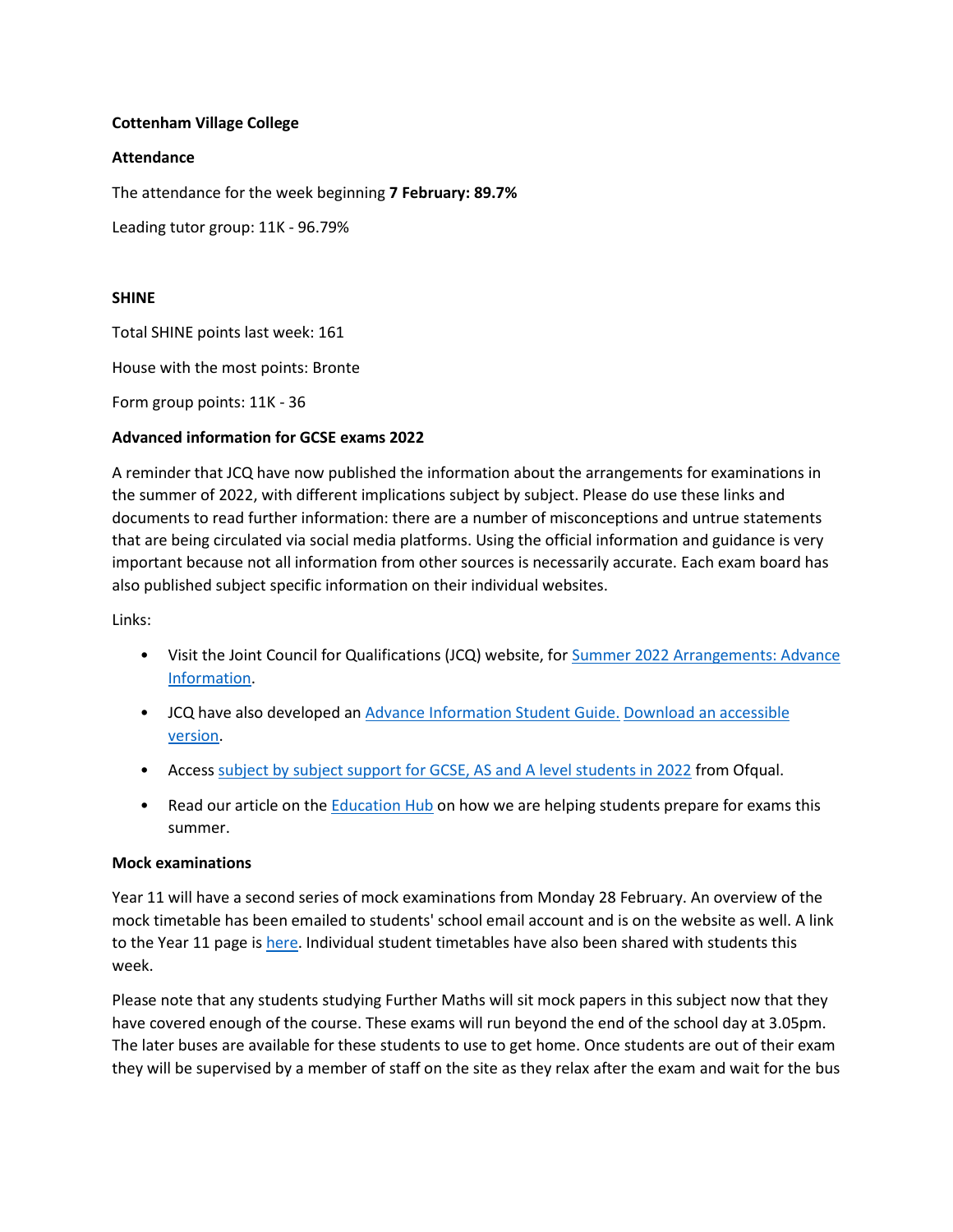(about 25 minutes). If students walk home, they can leave the school site at the end of the exam and if students are going to be collected, they can also be collected at the time the exam finishes.

Thank you for your ongoing support.

#### **GCSE Exams and Exam Contingency Day 2022:**

The GCSE exam timetable will be shared with students and families next week and will also be available on the Year 11 page of the website.

The awarding bodies have designated Wednesday 29 June 2022 as a 'contingency day' for examinations. This is consistent with the qualification regulators' document Exam system contingency plan: England, Wales and Northern Ireland – [https://www.gov.uk/government/publications/exam-system-contingency](https://www.gov.uk/government/publications/exam-system-contingency-plan-england-wales-and-northern-ireland)[plan-england-wales-and-northern-ireland.](https://www.gov.uk/government/publications/exam-system-contingency-plan-england-wales-and-northern-ireland) The designation of a 'contingency day' within the common examination timetable is in the event of national or significant local disruption to examinations in the United Kingdom. It is part of the awarding bodies' standard contingency planning for examinations. We remind candidates that they must remain available until Wednesday 29 June 2022 should an awarding body need to invoke its contingency plan.

Results Day 2022: 25th August 2022.

#### **MyTutor sessions**

The MyTutor sessions have now come to an end. However, students can still access maths and English support as well as revision support in a wide range of subject by attending our Period 6 sessions run by our teaching staff. A reminder of the Period 6 sessions running every week:

#### **Monday**

Art & Design (ST2 & ST3): This session is for students to work on their portfolio with subject specialist support.

Drama (Drama Studio): This session will address different areas of the GCSE: some weeks students will have support in the practical elements and others there will be a focus on the written content of the course. **Students are expected to attend this before other sessions if they need to work on coursework.**

Music (Music studio): This session is for working on coursework. **Students are expected to attend this before other sessions until coursework is complete.**

Spanish (L3): This is a drop-in session for Spanish GCSE.

Science (multiple classrooms): These sessions are for **all** Year 11 students and are designed to target key areas that have been highlighted as a result of the mock exams.

#### **Tuesday**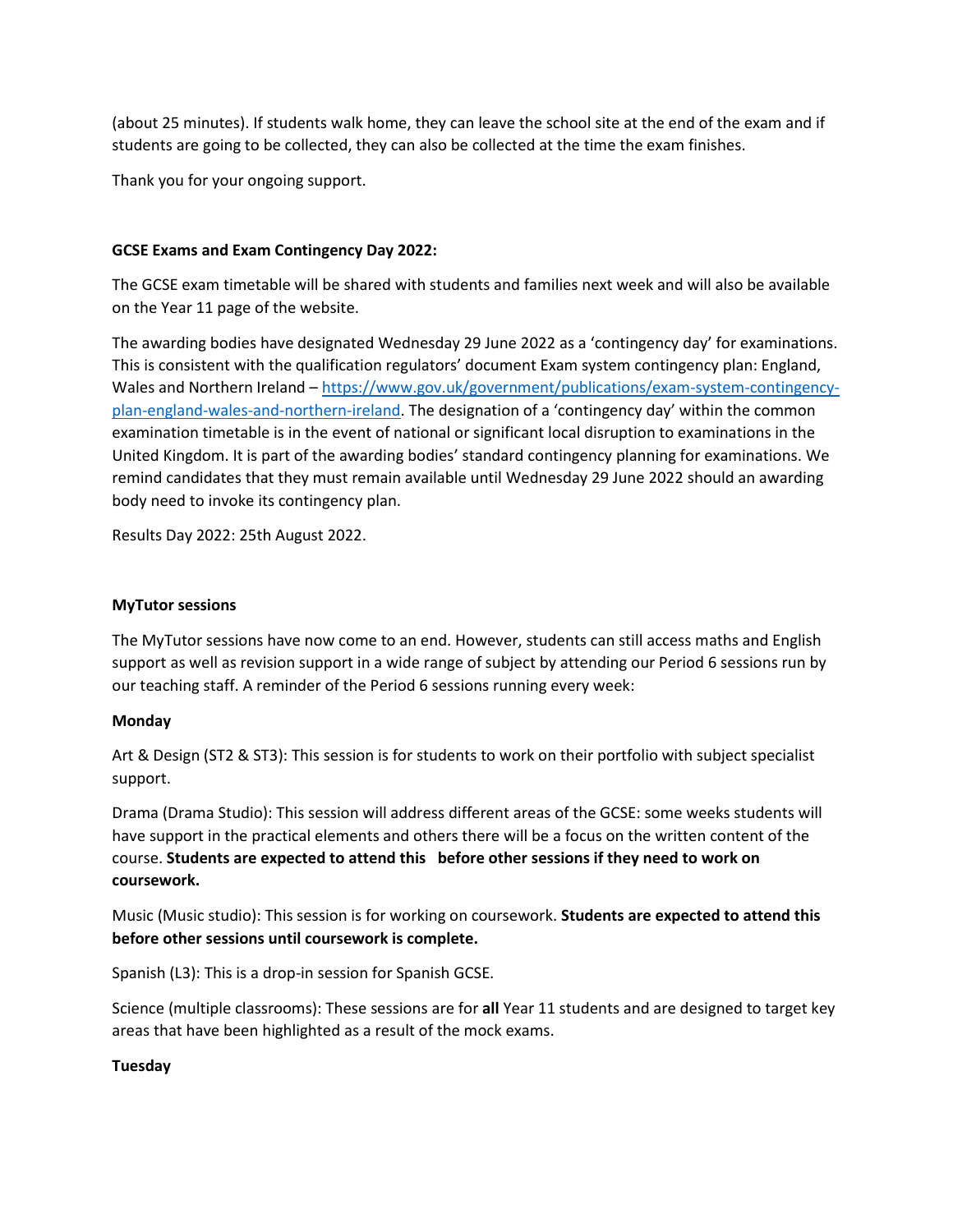Maths (multiple classrooms): These sessions are for **all** Year 11 students and are designed to target key areas that have been highlighted as a result of the mock exams.

MyTutor - maths (ICT3, ICT6, Library): These online tuition sessions are for invited students only.

#### **Wednesday**

English (multiple classrooms): These sessions are for **all** Year 11 students and are designed to target key areas that have been highlighted as a result of the mock exams.

MyTutor - English (ICT3, ICT6, Library): These online tuition sessions are for invited students only.

#### **Thursday**

Geography (H1 & H6): These sessions will go over content for Geography and sessions will target key questions that can help to raise grades.

PE (GCSE - ICT1): This offers PE GCSE students the chance to focus on both practical and academic elements of the course.

Computer Science (ICT4): This weekly session offers students the chance to revise challenging sections of the GCSE course and explore how best to maximise marks in exam questions.

Music (Music studio): This is a second session for working on coursework to allow students to attend other subjects on Mondays if needed. **Students are expected to attend this before other sessions until coursework is complete.**

A reminder of the bus routes:

| <b>CVC Bus 1</b>                       | <b>CVC Bus 2</b>                               |
|----------------------------------------|------------------------------------------------|
| 1620 CVC                               | 1620 CVC                                       |
| 1630 Landbeach Village Hall            | 1625 Rampton                                   |
| 1640 Waterbeach Green                  | 1630 Willingham, Berrycroft (Nr Balland Field) |
| 1650 Chittering, School Ln             | 1645 Sutton, Ely Rd (S&G Car Sales)            |
| 1700 Stretham, Chapel St (Nr Red Lion) | 1655 Witchford Main St, (Post Office)          |
| 1710 Wilburton, High St, Carpond Lane  | 1700 Wentworth, A142 (Bus Stop)                |
|                                        | 1705 Haddenham, High Street Spar Shop          |

#### **Year 11 GCSE Live! Science Trip.**

Thank you for showing your interest in the science trip, you will receive a letter from Mrs McCullaugh with details on how to pay to secure your child's place.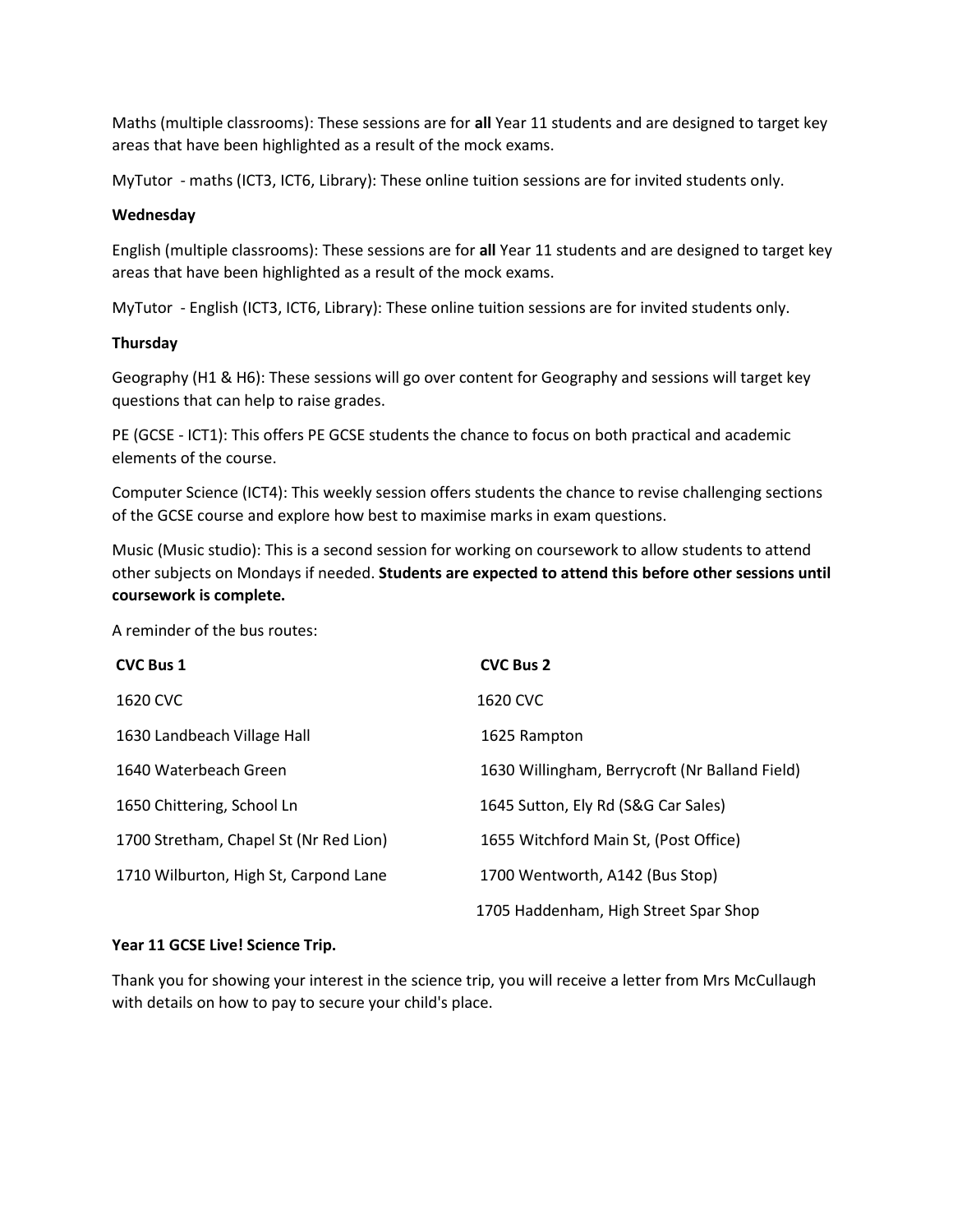# **Reminder for student absences**



Please report a student absence **each day** the student is absent.

Our preferred method for parents to report an absence is by emailing the Attendance Team on [attendance@astreacottenham.org](mailto:attendance@astreacottenham.org)